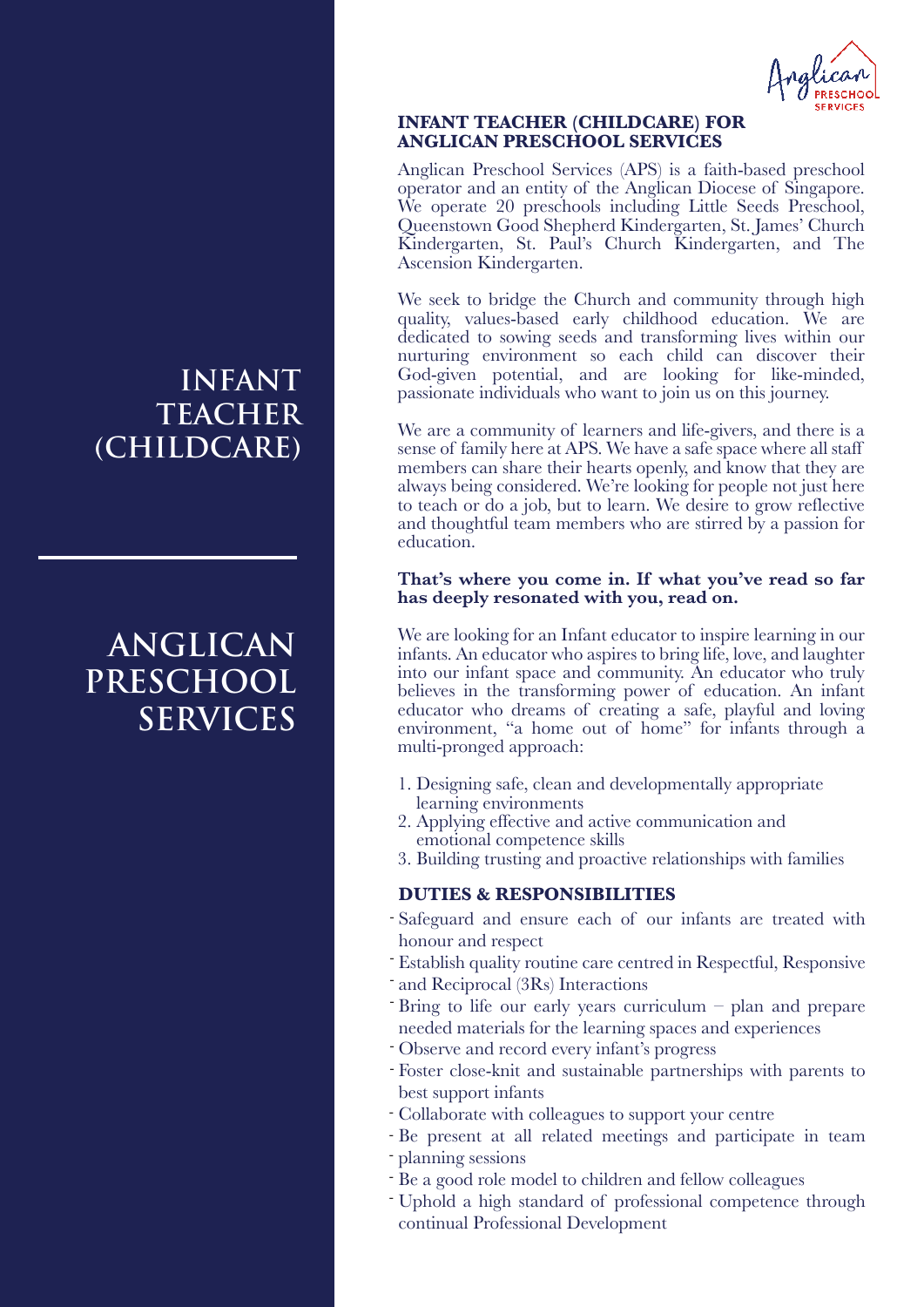

## **REQUIREMENTS**

### Professional:

- EY2 / EY1 certified
- Advanced Certificate in Early Years / Higher Certificate in Infant Care •

### Academic:

- Minimum completion of Secondary 2 Education (local) or 8 years of formal education

#### Language:

- Minimum WPL SOA 4 for English Language / Minimum C6 for GCE 'O' Level Chinese Language or HSK Level 4

### You'll fit the bill if you are..

*Approachable and accessible*

You enjoy engaging with everyone in our community from our parents to teachers, to centre cooks. And they enjoy conversations with you.

#### *Attentive Multitasker*

You enjoy doing multiple things at a time. You are attentive to the details in every single thing you do

#### *At home in a dynamic and fast paced space*

We are a fast-growing organisation; every day can look a little different. It is an exciting season for us!

## *A communicator*

You enjoy conversing with people and making connections.

#### *A go getter with a growth mindset*

You believe in possibilities. You see failure as learning opportunities. You appreciate the need for hard work. You push through challenges. You want to build people up.

## *A planner and problem solver*

You look ahead, navigate the road bumps, and find multiple pathways to one destination.

#### *A team player*

You appreciate the contributions of others and are happy to work independently when the

occasion calls for it. You actively look to value add to situations but are sensitive enough to know it is time to take a step back. You believe in the power of community and collaborations.

## **INFANT TEACHER (CHILDCARE)**

# **ANGLICAN PRESCHOOL SERVICES**